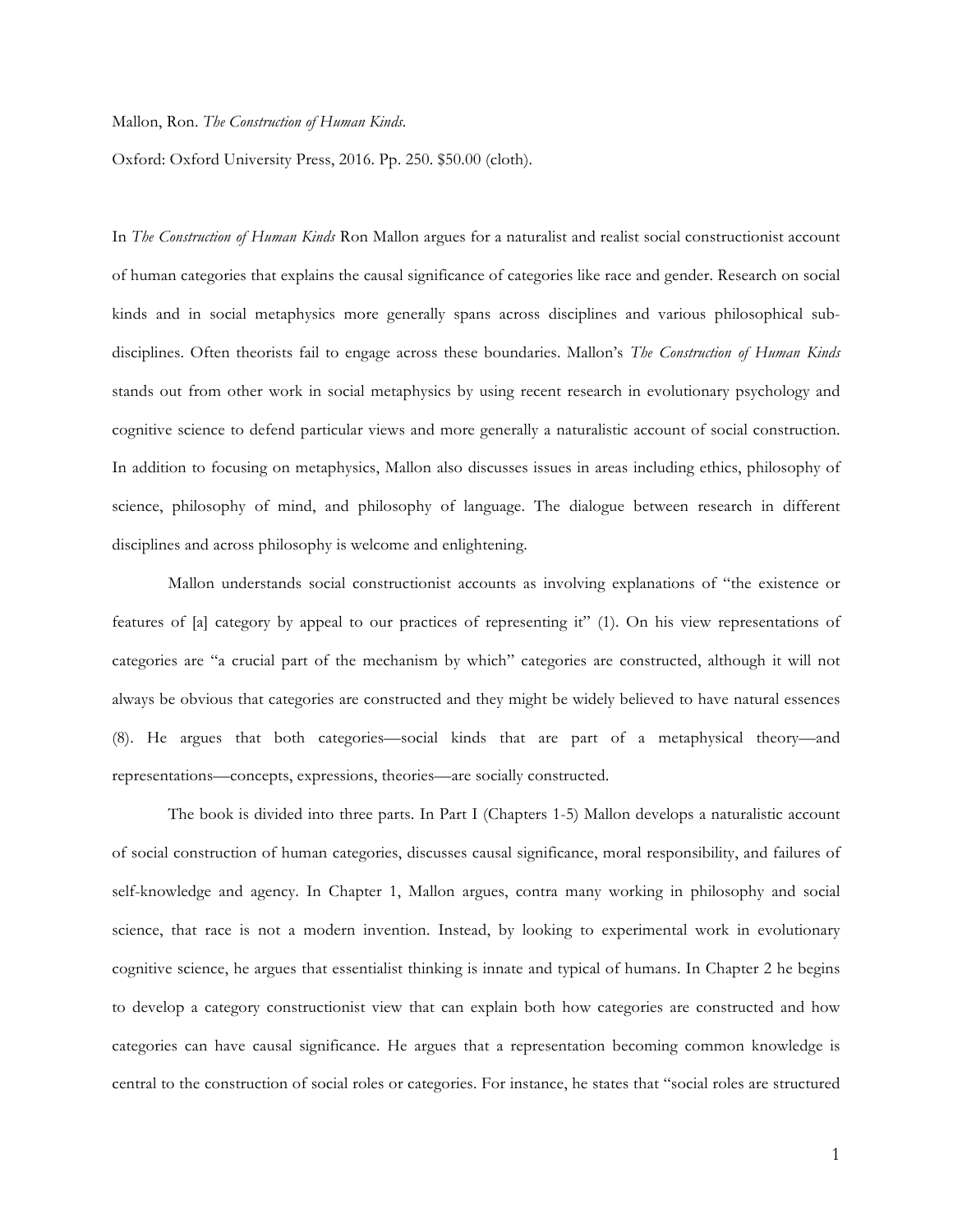by representations of categories" and that "[m]any or all of the beliefs and evaluations in the conception of the role are common knowledge in the community" (58). He argues that common knowledge explains the causal significance of constructed human categories. In Chapter 3 Mallon further develops an answer to how social roles can become causally significant categories or kinds. He argues that common knowledge of representations of a category can be causally significant through (i) influence on intentional action, (ii) effects in automatic cognitive processes, and (iii) modifications to the material and social environment. Mallon argues these create property-clusters that can serve in inference, prediction, and explanation.

Chapter 4 turns to the connection between viewing a kind as natural and reduction in attributions of moral responsibility. For instance, if racist attitudes are presented as natural, one might not be held responsible for them as one cannot, the thought goes, be held responsible for something natural that one cannot alter or reduce. Mallon claims that "a central reason that constructionists are interested in revelation [i.e., revealing that a category is social rather than natural] hinges in part upon a plausible empirical assumption: that when a human kind is considered "natural" it tends to exculpate kind-typical behaviors" (118). Evolutionary psychologists have argued that reasoning from X is natural to X ought to be the case or X is morally permissible is fallacious (e.g., Steven Pinker, *The Blank Slate: The Modern Denial of Human Nature* [New York: Viking, 2002]). They argue that the social constructionist motivated to reject biological evolutionary accounts is wrongly inferring an *ought* from an *is*.

While such reasoning is fallacious, it is not clear that any social constructionists are relying on moral hazard arguments. Instead, social constructionists, including Mallon himself, tend to argue that purely biological or genetic theories of race, gender, or other humans kinds fail for explanatory reasons. Given the failure of biological theories and a motivation to explain widespread social patterns, they argue for social views of kinds. Even if one is concerned with moral hazard or social justice, such concerns need not undermine explanatory or realist inquiry.

In Chapter 5 Mallon considers a tension between intention and ignorance that appears to plague performative social constructionist accounts (e.g., Kwame Anthony Appiah, Judith Butler, Ian Hacking). Performative social constructionists "explain thoughts and behaviors as products of an intentional, strategic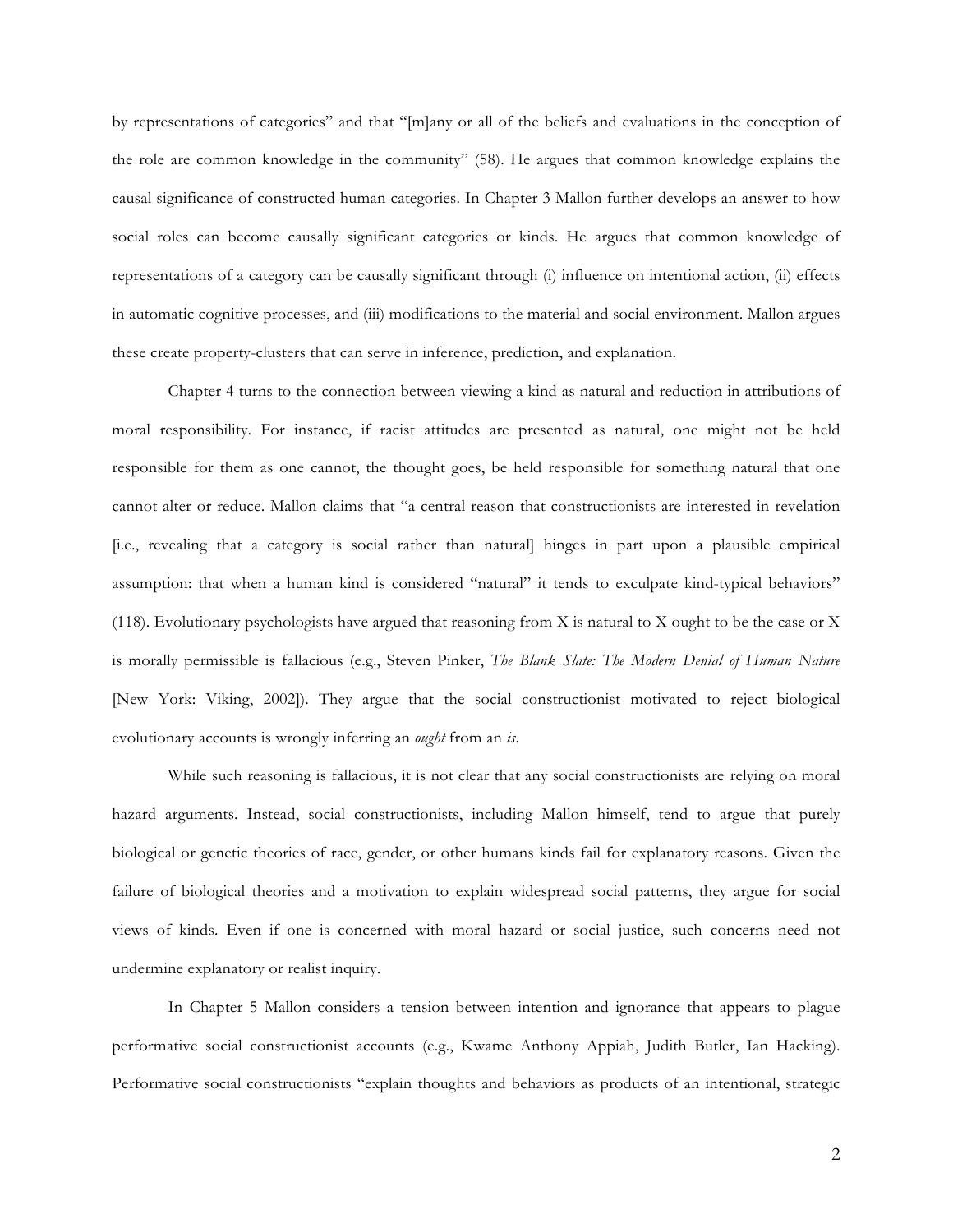performance elicited and regulated by our representations of ourselves" (111). Yet, if gender and race are intentionally performed, why are there widespread mistaken beliefs that gender and race are natural? To solve the worry, Mallon argues that we fail to have self-knowledge about how our mental states causally explain our thoughts and actions—thereby explaining how we can intentionally act with ignorance about (at least some of) the causal explanation of our actions.

Mallon argues that solving the intention and ignorance problem by appeal to failure of selfknowledge has surprising consequences for autonomy, agency, and responsibility. He states that "systematic failures of detection and identification of our mental states leave in question whether we have the capacity to reflect upon, deliberate about, criticize, and modify our thoughts and intentions," capacities Mallon and many others take to be essential to agency and responsibility (129-130). He concludes that autonomy, agency, and responsibility are undermined.

Given Mallon's focus on the categories of race and gender, his discussion could be put in fruitful dialogue with the long tradition of feminist scholarship on agency and autonomy. Some arguments have clear similarities with Mallon's view that agency is undermined. For instance, Diana Meyers argues that individuals are autonomous to the extent that they "survey their options guided by their self-scrutinized feelings, values, goals, and the like, and then marshall the determination to follow their own counsel" and that feminine socialization "curtails the development of autonomy" in women (Diana Meyers, "Personal Autonomy and the Paradox of Feminine Socialization," *The Journal of Philosophy* 84.11 [1987]: 619-628, 627). Others working in the area have argued that theories that fail to allow for agency under conditions of socialization or oppression should be rejected in favor of alternative conceptions of preferences, agency, or autonomy (see, e.g., Alisa Bierria, "Missing in Action: Violence, Power, and Discerning Agency," *Hypatia* 29.1 [2014]: 129-145; Serene J. Khader, "Must Theorising about Adaptive Preferences Deny Women's Agency?," *Journal of Applied Philosophy* 29.4 [2012]: 302-317).

In Part II (Chapters 6-8), Mallon argues that a social constructionist account of categories is consistent with realism. Chapter 6 argues that social construction accounts of human categories can be objective and cohere with basic realism. Mallon argues that discourse focused on the social can be interpreted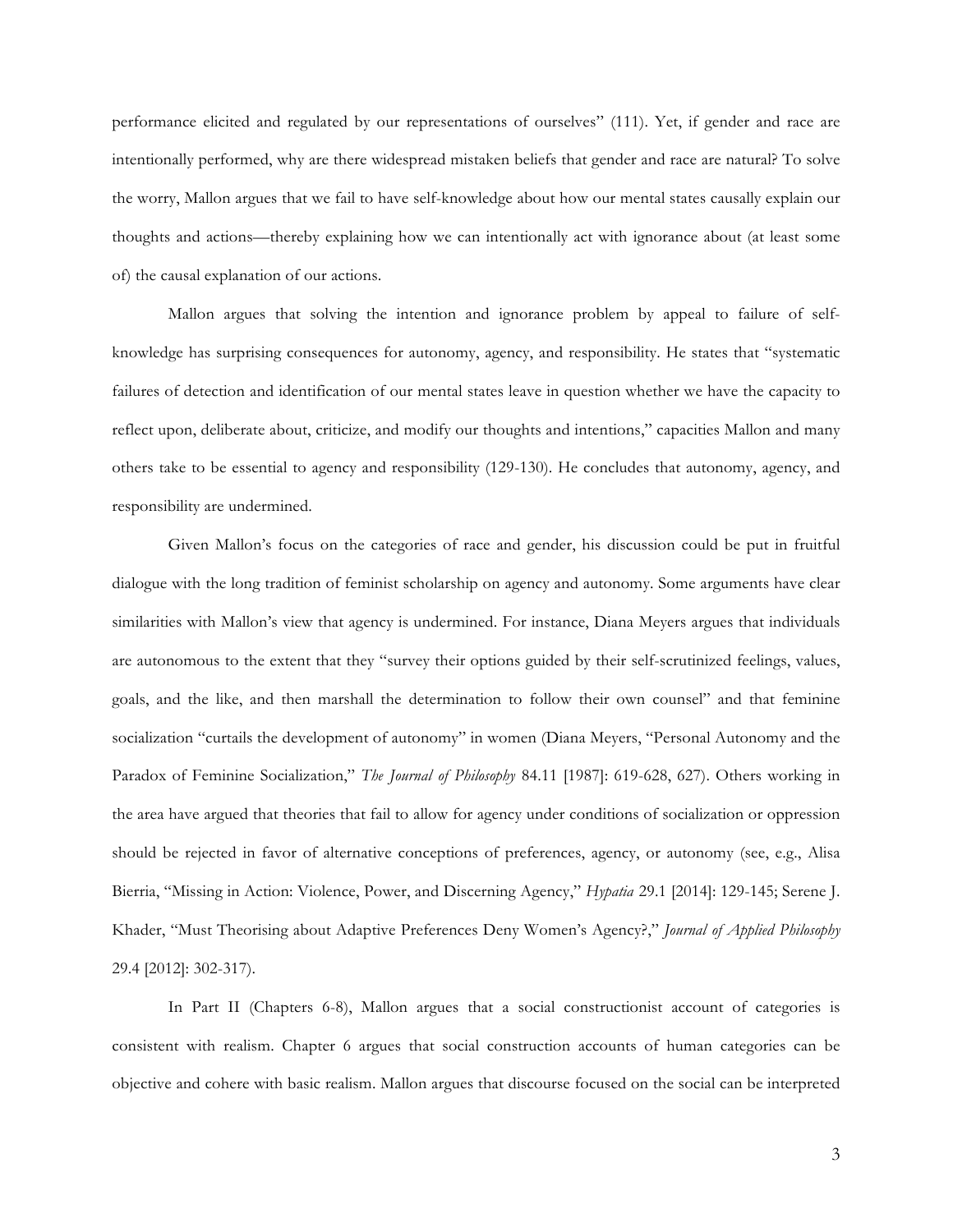literally (i.e., not as fiction or metaphor), can be true, and is objective. The extent to which his "metaphysically moderate" social constructionism relies on mind-dependence is, Mallon argues, mundane and amendable to a realist view.

To further support the possibility of a realist social constructionist view, Mallon defends the possibility of knowledge of the social world (Chapter 7) and the successful reference of kind terms (Chapter 8). He supports the claim that social categories are stable enough to support knowledge, inference, predication, and explanation with evidence from evolutionary psychology and the causal mechanisms discussed in Chapter 3. He makes the familiar move of appealing to an externalist causal-historical account of reference to argue that that widespread ignorance about the nature of, for instance, races or genders, does not undermine reference for race or gender terms. Mallon considers an additional worry for a causal-historical account of reference for theorists that take metaphysical categories and linguistic expressions to be constructed in tandem. He states "thoroughgoing constructionists about race or homosexuality believe that *before* the first person to use racial terms or the term "homosexual," there was no natural, biobehavioral kind to be ostended, and by hypothesis, no social constructed kind as well" (189, emphasis original). If there is no metaphysical category to dub, how can a causal-historical account of reference take terms like 'Black' or 'homosexual' to refer? He considers several responses and argues that one combined with a theory of reference shift can be used to solve the worry.

In Part III (Chapter 9) Mallon concludes by comparing and contrasting his view and other views of social categories and gesturing towards connections to social progress. He draws a distinction between what he calls explanation-driven and justice-driven metaphysics. A social constructionist engaged in explanationdriven metaphysics is seeking an account "that could plausibly support the causal power [social] categories apparently have in social life and social science" (209). In contrast, justice-driven conceptions of social construction are aimed at social progress. Mallon takes his account and Sally Haslanger's account of social categories to "differ fundamentally" in that Haslanger appeals to "normative concepts" that "have played little role in [his] explanation-driven approach" (209). Mallon takes it that there can be multiple valuable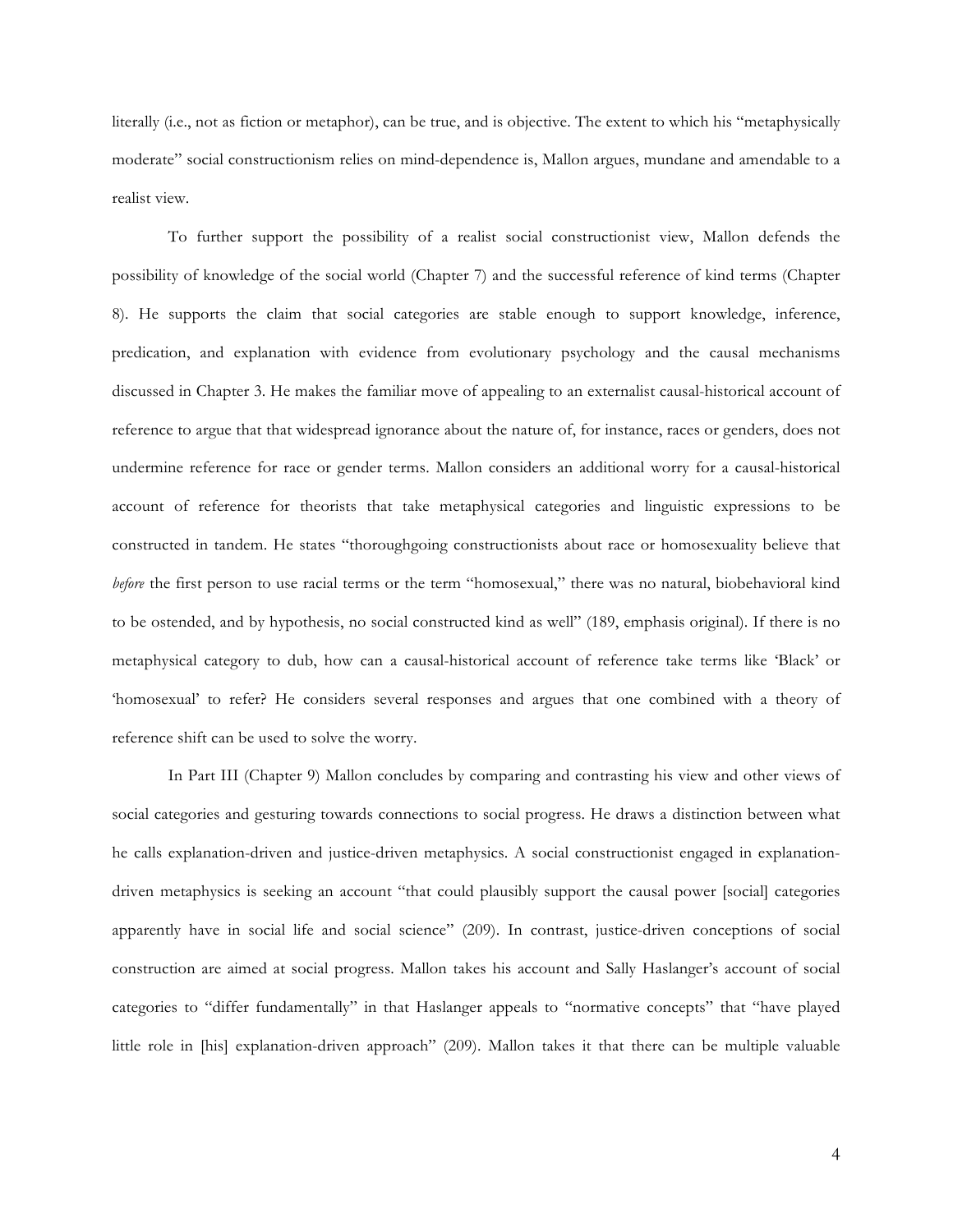projects—some aimed at explanation, others at justice. So, while he takes the constructionist projects he and Haslanger are engaged in to be fundamentally distinct, he does not hold that only one can be correct.

Mallon began the book saying that many social constructionists have "a revelatory aim" to show that categories or traits that appear natural are dependent on the social (8). Social constructionists might want to reveal that categories are social due to commitment to social justice or to a fear of the moral hazard of diminished responsibility (see Chapter 4). They might also, however, want to reveal that categories we believe are natural are really social because it is *true* that the categories are social and not natural. It might be that the best explanations of social categories—explanations about their natures, causal powers, persistence, and so on—require a theory that correctly takes them to be social. For instance, Haslanger states that the point of "saying that a category is socially founded" is "to shift our understanding of a category so we recognize the *real basis* for the unity of its members" (Sally Haslanger, "What Good are Our Intuitions? Philosophical Analysis and Social Kinds," *Aristotelian Society Supplementary Volume* 80. 1 [2006]: 89-118, 90 emphasis mine). Elizabeth Barnes recently argued that "Haslanger's account is best understood as a form of … metaphysical realism" on which "social categories are things" and are "among the most explanatorily important things that there are" (Elizabeth Barnes, "Realism and Social Structure," *Philosophical Studies* (forthcoming): 1-17, 2). If Barnes' interpretation of Haslanger is correct, her theory involves unifying explanatory- and justice-driven metaphysics.

While Mallon states that explanation- and justice-driven conceptions might lead to the same account so that "what we should represent [categories] as being for the sake of social progress could turn out to be exactly how we represent them in our best explanations," he seems to hold that the two conceptions are often at odds (210). In particular, his discussion in Chapters 4 and 9 seems to rely on the view that explanation and justice are largely, although as he explicitly states not necessarily, at odds.

Insofar as one is a realist, one's metaphysics should be explanatory. Some who have justice-driven accounts are not realists. I take it, however, that many social constructionists have social justice aims and are carrying out metaphysics in a way that takes explanation and realism seriously. Mallon's discussion presses us to consider whether we should see explanation and social justice as primarily in tension or in harmony.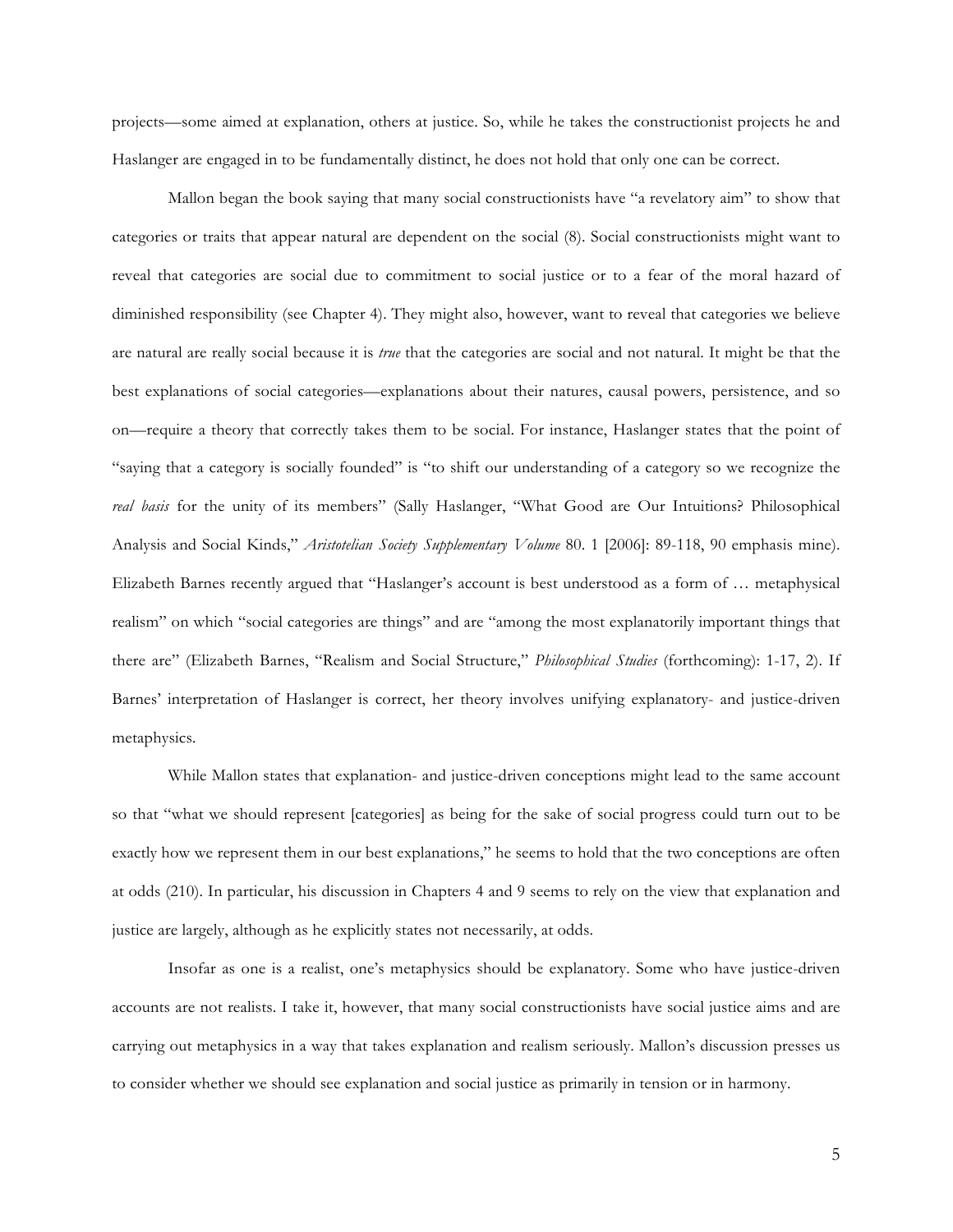I conclude by considering the role representation plays in Mallon's social construction account. Recall that Mallon defines social construction explanations as accounts that explain "by appeal to our practices of representing" (1). While he argues that representations can have environmental impacts which can then have effects on categories, categorized people, and representations, Mallon puts representation at the core of his social construction account. For instance, in the final pages of the book Mallon states that his account is "based on the idea of social roles that are structured by the representations of human categories and, over time, by the causal effects of such representations" (210).

While many social constructionists focus their theories on representation—for instance, Mallon draws comparisons to Foucault and Hacking—others place more emphasis on practices, habits, behaviors, and patterns of interaction that need not involve representation in terms of concepts or linguistic expressions. For instance, Amie Thomasson argues that class systems, economic recessions, and racial and gender biases "may come into being without the intentions or knowledge of members of [a] society" (Amie Thomasson, "Social Entities," in *Routledge Companion to Metaphysics*, edited by Robin Le Poidevin, Peter Simons, Andrew McGonigal, Ross Cameron [London: Routledge, 2009]: 545-554, 549). Similarly, Muhammad Ali Khalidi argues that the existence of some social kinds do not require that attitudes "be directed towards the kind itself" (Muhammad Ali Khalidi, "Three Kinds of Social Kinds," *Philosophy and Phenomenological Research* 90. 1 [2015]: 96-112, 104). While I agree that representation should be part of a theory of the social world, it might not always play the central role Mallon and some other social constructionists give it.

The notion of intersectionality, which Mallon touches on briefly in Chapter 9, reinforces the idea that representation should perhaps play a less central role in a theory of the social world. Intersectionality is the concept that racial, gender, ethnicity, class, ability, nationality, sexuality, and other categorizations intersect in ways that are not additive. The concept highlights that a person's experience is affected by her identity in ways that cannot be isolated into racial experiences, gender experiences, and so on. A social constructionist account centered on representations appears to require that we have representations of intersectional categories for the categories to exist. We do not, however, seem to have neat kind terms or conceptions that figure in common knowledge for intersectional categories that causally shape experience in a deeper more